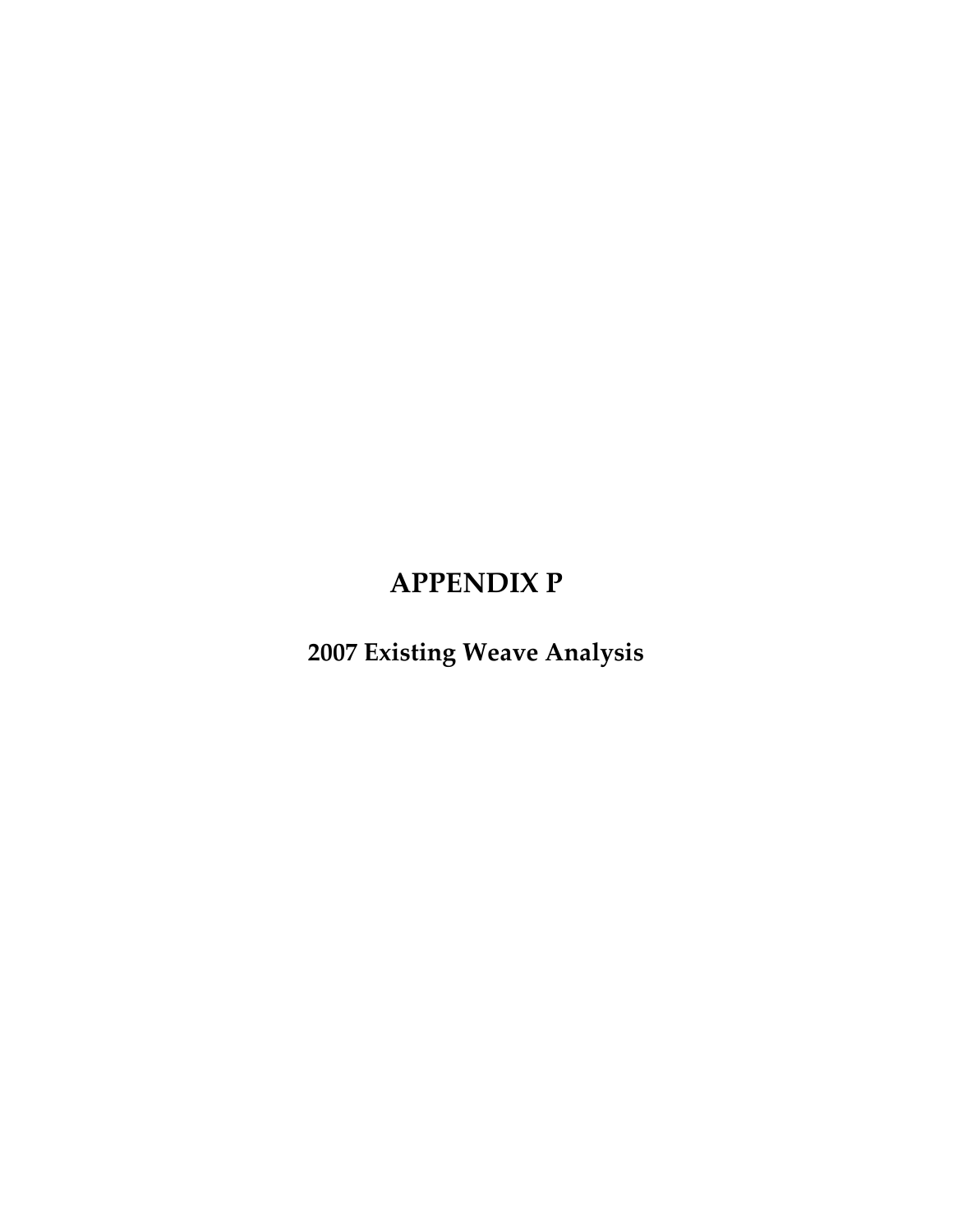|                                                                                                                                            |                                                   |                                                                                                                    |               |                                                                                                           | <b>FREEWAY WEAVING WORKSHEET</b>                                                                                                                                                                                                                                                                                                                                                                                                                                                                                                                                                                                                                                                                                                                                                                                                                                                                                                                                                                                           |                   |                                     |                                        |                       |  |  |
|--------------------------------------------------------------------------------------------------------------------------------------------|---------------------------------------------------|--------------------------------------------------------------------------------------------------------------------|---------------|-----------------------------------------------------------------------------------------------------------|----------------------------------------------------------------------------------------------------------------------------------------------------------------------------------------------------------------------------------------------------------------------------------------------------------------------------------------------------------------------------------------------------------------------------------------------------------------------------------------------------------------------------------------------------------------------------------------------------------------------------------------------------------------------------------------------------------------------------------------------------------------------------------------------------------------------------------------------------------------------------------------------------------------------------------------------------------------------------------------------------------------------------|-------------------|-------------------------------------|----------------------------------------|-----------------------|--|--|
|                                                                                                                                            | <b>General Information</b>                        |                                                                                                                    |               | Site Information                                                                                          |                                                                                                                                                                                                                                                                                                                                                                                                                                                                                                                                                                                                                                                                                                                                                                                                                                                                                                                                                                                                                            |                   |                                     |                                        |                       |  |  |
| <b>TC</b><br>Analyst<br>McMahon<br>Agency/Company<br>Date Performed<br>Analysis Time Period<br>AM Peak Hour                                |                                                   |                                                                                                                    |               | Freeway/Dir of Travel<br><b>Rt 128 NB</b><br><b>Weaving Seg Location</b><br>Jurisdiction<br>Analysis Year |                                                                                                                                                                                                                                                                                                                                                                                                                                                                                                                                                                                                                                                                                                                                                                                                                                                                                                                                                                                                                            |                   | Rt 128 NB @ Rt 9<br>Existing (2007) |                                        |                       |  |  |
| <b>Inputs</b>                                                                                                                              |                                                   |                                                                                                                    |               |                                                                                                           |                                                                                                                                                                                                                                                                                                                                                                                                                                                                                                                                                                                                                                                                                                                                                                                                                                                                                                                                                                                                                            |                   |                                     |                                        |                       |  |  |
| Freeway free-flow speed, $S_{FF}$ (mi/h)<br>55<br>Weaving number of lanes, N<br>4<br>Weaving seg length, L (ft)<br>490<br>Terrain<br>Level |                                                   |                                                                                                                    |               | Weaving type<br>Volume ratio, VR<br>Weaving ratio, R                                                      |                                                                                                                                                                                                                                                                                                                                                                                                                                                                                                                                                                                                                                                                                                                                                                                                                                                                                                                                                                                                                            |                   | A<br>0.16<br>0.34                   |                                        |                       |  |  |
|                                                                                                                                            |                                                   | <b>Conversions to pc/h Under Base Conditions</b>                                                                   |               |                                                                                                           |                                                                                                                                                                                                                                                                                                                                                                                                                                                                                                                                                                                                                                                                                                                                                                                                                                                                                                                                                                                                                            |                   |                                     |                                        |                       |  |  |
| (pc/h)                                                                                                                                     | $\vee$                                            | PHF                                                                                                                | Truck %       | RV %                                                                                                      | $\mathsf{E}_{\, \mathsf{T}}$                                                                                                                                                                                                                                                                                                                                                                                                                                                                                                                                                                                                                                                                                                                                                                                                                                                                                                                                                                                               | $E_R$             | $f_{HV}$                            | $f_p$                                  | $\mathsf{V}$          |  |  |
| $V_{o1}$                                                                                                                                   | 7431                                              | 0.92                                                                                                               | 3             | $\mathbf{0}$                                                                                              | 1.5                                                                                                                                                                                                                                                                                                                                                                                                                                                                                                                                                                                                                                                                                                                                                                                                                                                                                                                                                                                                                        | 1.2               | 0.985                               | 1.00                                   | 8198                  |  |  |
| $V_{o2}$                                                                                                                                   | $\pmb{0}$                                         | 0.92                                                                                                               | 3             | 0                                                                                                         | 1.5                                                                                                                                                                                                                                                                                                                                                                                                                                                                                                                                                                                                                                                                                                                                                                                                                                                                                                                                                                                                                        | 1.2               | 0.985                               | 1.00                                   | 0                     |  |  |
| $N_{\underline{w1}}$                                                                                                                       | 936                                               | 0.92                                                                                                               | 3             | 0                                                                                                         | 1.5                                                                                                                                                                                                                                                                                                                                                                                                                                                                                                                                                                                                                                                                                                                                                                                                                                                                                                                                                                                                                        | 1.2               | 0.985                               | 1.00                                   | 1032                  |  |  |
| $V_{w2}$                                                                                                                                   | 475                                               | 0.92                                                                                                               | 3             | $\mathbf 0$                                                                                               | 1.5                                                                                                                                                                                                                                                                                                                                                                                                                                                                                                                                                                                                                                                                                                                                                                                                                                                                                                                                                                                                                        | 1.2               | 0.985                               | 1.00                                   | 524                   |  |  |
| $V_{w}$<br>V                                                                                                                               |                                                   |                                                                                                                    |               | 1556                                                                                                      | $\overline{N}_{\underline{nw}}$                                                                                                                                                                                                                                                                                                                                                                                                                                                                                                                                                                                                                                                                                                                                                                                                                                                                                                                                                                                            |                   |                                     |                                        | 8198<br>9754          |  |  |
|                                                                                                                                            |                                                   | <b>Weaving and Non-Weaving Speeds</b>                                                                              |               |                                                                                                           |                                                                                                                                                                                                                                                                                                                                                                                                                                                                                                                                                                                                                                                                                                                                                                                                                                                                                                                                                                                                                            |                   |                                     |                                        |                       |  |  |
|                                                                                                                                            |                                                   |                                                                                                                    | Unconstrained |                                                                                                           |                                                                                                                                                                                                                                                                                                                                                                                                                                                                                                                                                                                                                                                                                                                                                                                                                                                                                                                                                                                                                            | Constrained       |                                     |                                        |                       |  |  |
|                                                                                                                                            |                                                   | Weaving $(i = w)$                                                                                                  |               | Non-Weaving $(i = nw)$                                                                                    |                                                                                                                                                                                                                                                                                                                                                                                                                                                                                                                                                                                                                                                                                                                                                                                                                                                                                                                                                                                                                            | Weaving $(i = w)$ |                                     |                                        | Non-Weaving $($ = nw) |  |  |
| a (Exhibit 24-6)                                                                                                                           |                                                   | 0.15                                                                                                               |               | 0.0035                                                                                                    |                                                                                                                                                                                                                                                                                                                                                                                                                                                                                                                                                                                                                                                                                                                                                                                                                                                                                                                                                                                                                            |                   |                                     |                                        |                       |  |  |
| $b$ (Exhibit 24-6)                                                                                                                         |                                                   | 2.20                                                                                                               |               | 4.00                                                                                                      |                                                                                                                                                                                                                                                                                                                                                                                                                                                                                                                                                                                                                                                                                                                                                                                                                                                                                                                                                                                                                            |                   |                                     |                                        |                       |  |  |
| c (Exhibit 24-6)<br>d (Exhibit 24-6)                                                                                                       |                                                   | 0.97<br>0.80                                                                                                       |               | 1.30<br>0.75                                                                                              |                                                                                                                                                                                                                                                                                                                                                                                                                                                                                                                                                                                                                                                                                                                                                                                                                                                                                                                                                                                                                            |                   |                                     |                                        |                       |  |  |
| Weaving intensity factor, Wi                                                                                                               |                                                   | 2.82                                                                                                               |               | 1.54                                                                                                      |                                                                                                                                                                                                                                                                                                                                                                                                                                                                                                                                                                                                                                                                                                                                                                                                                                                                                                                                                                                                                            |                   |                                     |                                        |                       |  |  |
| Weaving and non-weaving<br>speeds, Si (mi/h)                                                                                               |                                                   | 26.77                                                                                                              |               | 32.73                                                                                                     |                                                                                                                                                                                                                                                                                                                                                                                                                                                                                                                                                                                                                                                                                                                                                                                                                                                                                                                                                                                                                            |                   |                                     |                                        |                       |  |  |
|                                                                                                                                            | Maximum number of lanes, Nw (max)                 | Number of lanes required for unconstrained operation, Nw<br>$\blacksquare$ If Nw < Nw(max) unconstrained operation |               |                                                                                                           | 1.05<br>1.40<br>Weaving Segment Speed, Density, Level of Service, and Capacity                                                                                                                                                                                                                                                                                                                                                                                                                                                                                                                                                                                                                                                                                                                                                                                                                                                                                                                                             |                   |                                     | if Nw > Nw (max) constrained operation |                       |  |  |
|                                                                                                                                            | Weaving segment speed, S (mi/h)                   |                                                                                                                    |               | 31.61                                                                                                     |                                                                                                                                                                                                                                                                                                                                                                                                                                                                                                                                                                                                                                                                                                                                                                                                                                                                                                                                                                                                                            |                   |                                     |                                        |                       |  |  |
|                                                                                                                                            | Weaving segment density, D (pc/mi/ln)             |                                                                                                                    |               | 77.14                                                                                                     |                                                                                                                                                                                                                                                                                                                                                                                                                                                                                                                                                                                                                                                                                                                                                                                                                                                                                                                                                                                                                            |                   |                                     |                                        |                       |  |  |
| evel of service, LOS                                                                                                                       |                                                   |                                                                                                                    |               | F                                                                                                         |                                                                                                                                                                                                                                                                                                                                                                                                                                                                                                                                                                                                                                                                                                                                                                                                                                                                                                                                                                                                                            |                   |                                     |                                        |                       |  |  |
|                                                                                                                                            | Capacity of base condition, c <sub>h</sub> (pc/h) |                                                                                                                    |               | 6426                                                                                                      |                                                                                                                                                                                                                                                                                                                                                                                                                                                                                                                                                                                                                                                                                                                                                                                                                                                                                                                                                                                                                            |                   |                                     |                                        |                       |  |  |
|                                                                                                                                            |                                                   | Capacity as a 15-minute flow rate, c (veh/h)                                                                       |               | 6331                                                                                                      |                                                                                                                                                                                                                                                                                                                                                                                                                                                                                                                                                                                                                                                                                                                                                                                                                                                                                                                                                                                                                            |                   |                                     |                                        |                       |  |  |
|                                                                                                                                            |                                                   | Capacity as a full-hour volume, c <sub>h</sub> (veh/h)                                                             |               | 5825                                                                                                      |                                                                                                                                                                                                                                                                                                                                                                                                                                                                                                                                                                                                                                                                                                                                                                                                                                                                                                                                                                                                                            |                   |                                     |                                        |                       |  |  |
| <b>Notes</b>                                                                                                                               |                                                   |                                                                                                                    |               |                                                                                                           |                                                                                                                                                                                                                                                                                                                                                                                                                                                                                                                                                                                                                                                                                                                                                                                                                                                                                                                                                                                                                            |                   |                                     |                                        |                       |  |  |
| Junctions".<br>such cases.<br>such cases.<br>cases.<br>cases.                                                                              |                                                   | b. Capacity constrained by basic freeway capacity.<br>c. Capacity occurs under constrained operating conditions.   |               |                                                                                                           | a. Weaving segments longer than 2500 ft. are treated as isolated merge and diverge areas using the procedures of Chapter 25, "Ramps and Ramp<br>d. Three-lane Type A segments do not operate well at volume ratios greater than 0.45. Poor operations and some local queuing are expected in<br>e. Four-lane Type A segments do not operate well at volume ratios greater than 0.35. Poor operations and some local queuing are expected in<br>f. Capacity constrained by maximum allowable weaving flow rate: 2,800 pc/h (Type A), 4,000 (Type B), 3,500 (Type C).<br>g. Five-lane Type A segments do not operate well at volume ratios greater than 0.20. Poor operations and some local queuing are expected in such<br>h. Type B weaving segments do not operate well at volume ratios greater than 0.80. Poor operations and some local queuing are expected in such<br>. Type C weaving segments do not operate well at volume ratios greater than 0.50. Poor operations and some local queuing are expected in such |                   |                                     |                                        |                       |  |  |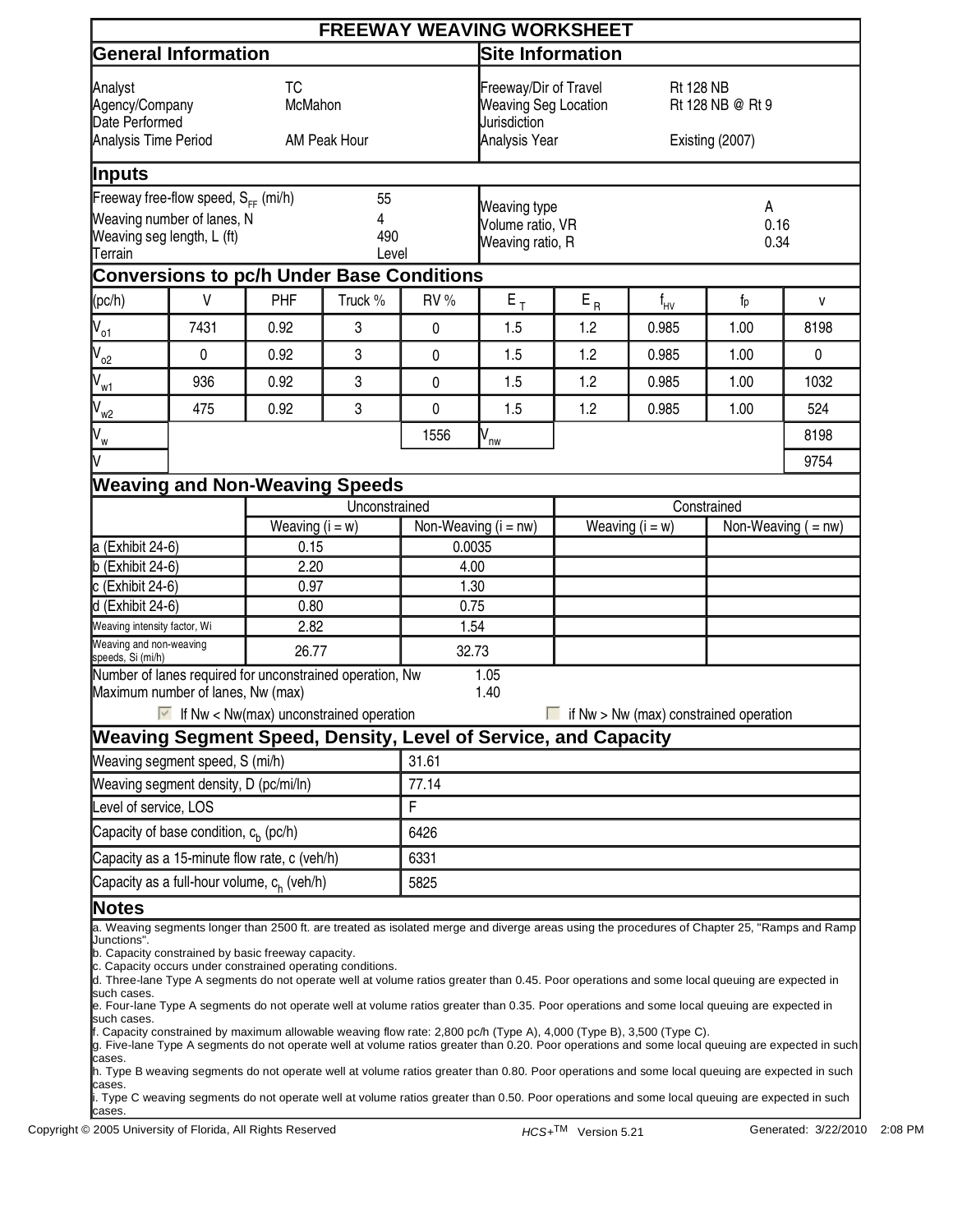|                                                                                                                                                    |                                                                                                                                                                                                                              |                                                                                                                                                                                    | <b>Site Information</b>                                                                                                                                                                                                                                                                                                    |                                                                                                                                                                                                                                                  |                                                                                                                                                                                      |                                                                                                                 |                                                                                                                                                    |                                                                                                                                                                                                                                                                                                                                                                                                                                                                                                                                                                                                                                                                                                                                                                                                                                                                                                                                                                                                                                                                                                                      |  |  |
|----------------------------------------------------------------------------------------------------------------------------------------------------|------------------------------------------------------------------------------------------------------------------------------------------------------------------------------------------------------------------------------|------------------------------------------------------------------------------------------------------------------------------------------------------------------------------------|----------------------------------------------------------------------------------------------------------------------------------------------------------------------------------------------------------------------------------------------------------------------------------------------------------------------------|--------------------------------------------------------------------------------------------------------------------------------------------------------------------------------------------------------------------------------------------------|--------------------------------------------------------------------------------------------------------------------------------------------------------------------------------------|-----------------------------------------------------------------------------------------------------------------|----------------------------------------------------------------------------------------------------------------------------------------------------|----------------------------------------------------------------------------------------------------------------------------------------------------------------------------------------------------------------------------------------------------------------------------------------------------------------------------------------------------------------------------------------------------------------------------------------------------------------------------------------------------------------------------------------------------------------------------------------------------------------------------------------------------------------------------------------------------------------------------------------------------------------------------------------------------------------------------------------------------------------------------------------------------------------------------------------------------------------------------------------------------------------------------------------------------------------------------------------------------------------------|--|--|
| <b>TC</b><br>Analyst<br>McMahon<br>Agency/Company<br>Date Performed<br>Analysis Time Period<br>AM Peak Hour                                        |                                                                                                                                                                                                                              |                                                                                                                                                                                    | Freeway/Dir of Travel<br><b>Weaving Seg Location</b><br>Jurisdiction<br>Analysis Year                                                                                                                                                                                                                                      |                                                                                                                                                                                                                                                  | <b>Rt 128 SB</b><br>Rt 128 SB at Rt 9<br>Existing (2007)                                                                                                                             |                                                                                                                 |                                                                                                                                                    |                                                                                                                                                                                                                                                                                                                                                                                                                                                                                                                                                                                                                                                                                                                                                                                                                                                                                                                                                                                                                                                                                                                      |  |  |
|                                                                                                                                                    |                                                                                                                                                                                                                              |                                                                                                                                                                                    |                                                                                                                                                                                                                                                                                                                            |                                                                                                                                                                                                                                                  |                                                                                                                                                                                      |                                                                                                                 |                                                                                                                                                    |                                                                                                                                                                                                                                                                                                                                                                                                                                                                                                                                                                                                                                                                                                                                                                                                                                                                                                                                                                                                                                                                                                                      |  |  |
| Inputs<br>Freeway free-flow speed, $S_{FF}$ (mi/h)<br>55<br>Weaving number of lanes, N<br>5<br>Weaving seg length, L (ft)<br>590<br><b>Terrain</b> |                                                                                                                                                                                                                              |                                                                                                                                                                                    |                                                                                                                                                                                                                                                                                                                            |                                                                                                                                                                                                                                                  |                                                                                                                                                                                      | A<br>0.19<br>0.35                                                                                               |                                                                                                                                                    |                                                                                                                                                                                                                                                                                                                                                                                                                                                                                                                                                                                                                                                                                                                                                                                                                                                                                                                                                                                                                                                                                                                      |  |  |
|                                                                                                                                                    |                                                                                                                                                                                                                              |                                                                                                                                                                                    |                                                                                                                                                                                                                                                                                                                            |                                                                                                                                                                                                                                                  |                                                                                                                                                                                      |                                                                                                                 |                                                                                                                                                    |                                                                                                                                                                                                                                                                                                                                                                                                                                                                                                                                                                                                                                                                                                                                                                                                                                                                                                                                                                                                                                                                                                                      |  |  |
| $\vee$                                                                                                                                             |                                                                                                                                                                                                                              |                                                                                                                                                                                    |                                                                                                                                                                                                                                                                                                                            |                                                                                                                                                                                                                                                  |                                                                                                                                                                                      |                                                                                                                 |                                                                                                                                                    | V                                                                                                                                                                                                                                                                                                                                                                                                                                                                                                                                                                                                                                                                                                                                                                                                                                                                                                                                                                                                                                                                                                                    |  |  |
|                                                                                                                                                    |                                                                                                                                                                                                                              |                                                                                                                                                                                    |                                                                                                                                                                                                                                                                                                                            |                                                                                                                                                                                                                                                  |                                                                                                                                                                                      |                                                                                                                 |                                                                                                                                                    | 6407                                                                                                                                                                                                                                                                                                                                                                                                                                                                                                                                                                                                                                                                                                                                                                                                                                                                                                                                                                                                                                                                                                                 |  |  |
|                                                                                                                                                    |                                                                                                                                                                                                                              | 0                                                                                                                                                                                  |                                                                                                                                                                                                                                                                                                                            | 1.5                                                                                                                                                                                                                                              |                                                                                                                                                                                      |                                                                                                                 | 1.00                                                                                                                                               | 0                                                                                                                                                                                                                                                                                                                                                                                                                                                                                                                                                                                                                                                                                                                                                                                                                                                                                                                                                                                                                                                                                                                    |  |  |
|                                                                                                                                                    |                                                                                                                                                                                                                              |                                                                                                                                                                                    |                                                                                                                                                                                                                                                                                                                            |                                                                                                                                                                                                                                                  |                                                                                                                                                                                      |                                                                                                                 |                                                                                                                                                    | 945                                                                                                                                                                                                                                                                                                                                                                                                                                                                                                                                                                                                                                                                                                                                                                                                                                                                                                                                                                                                                                                                                                                  |  |  |
|                                                                                                                                                    |                                                                                                                                                                                                                              |                                                                                                                                                                                    |                                                                                                                                                                                                                                                                                                                            |                                                                                                                                                                                                                                                  |                                                                                                                                                                                      |                                                                                                                 |                                                                                                                                                    | 517                                                                                                                                                                                                                                                                                                                                                                                                                                                                                                                                                                                                                                                                                                                                                                                                                                                                                                                                                                                                                                                                                                                  |  |  |
|                                                                                                                                                    |                                                                                                                                                                                                                              |                                                                                                                                                                                    |                                                                                                                                                                                                                                                                                                                            |                                                                                                                                                                                                                                                  |                                                                                                                                                                                      |                                                                                                                 |                                                                                                                                                    | 6407                                                                                                                                                                                                                                                                                                                                                                                                                                                                                                                                                                                                                                                                                                                                                                                                                                                                                                                                                                                                                                                                                                                 |  |  |
|                                                                                                                                                    |                                                                                                                                                                                                                              |                                                                                                                                                                                    |                                                                                                                                                                                                                                                                                                                            |                                                                                                                                                                                                                                                  |                                                                                                                                                                                      |                                                                                                                 |                                                                                                                                                    | 7869                                                                                                                                                                                                                                                                                                                                                                                                                                                                                                                                                                                                                                                                                                                                                                                                                                                                                                                                                                                                                                                                                                                 |  |  |
|                                                                                                                                                    |                                                                                                                                                                                                                              |                                                                                                                                                                                    |                                                                                                                                                                                                                                                                                                                            |                                                                                                                                                                                                                                                  |                                                                                                                                                                                      |                                                                                                                 |                                                                                                                                                    |                                                                                                                                                                                                                                                                                                                                                                                                                                                                                                                                                                                                                                                                                                                                                                                                                                                                                                                                                                                                                                                                                                                      |  |  |
|                                                                                                                                                    |                                                                                                                                                                                                                              |                                                                                                                                                                                    |                                                                                                                                                                                                                                                                                                                            |                                                                                                                                                                                                                                                  |                                                                                                                                                                                      |                                                                                                                 |                                                                                                                                                    |                                                                                                                                                                                                                                                                                                                                                                                                                                                                                                                                                                                                                                                                                                                                                                                                                                                                                                                                                                                                                                                                                                                      |  |  |
|                                                                                                                                                    |                                                                                                                                                                                                                              |                                                                                                                                                                                    |                                                                                                                                                                                                                                                                                                                            |                                                                                                                                                                                                                                                  | Weaving $(i = w)$                                                                                                                                                                    |                                                                                                                 |                                                                                                                                                    | $\overline{\text{Non-Weaving}}$ ( = nw)                                                                                                                                                                                                                                                                                                                                                                                                                                                                                                                                                                                                                                                                                                                                                                                                                                                                                                                                                                                                                                                                              |  |  |
|                                                                                                                                                    |                                                                                                                                                                                                                              |                                                                                                                                                                                    | 0.0035                                                                                                                                                                                                                                                                                                                     |                                                                                                                                                                                                                                                  |                                                                                                                                                                                      |                                                                                                                 |                                                                                                                                                    |                                                                                                                                                                                                                                                                                                                                                                                                                                                                                                                                                                                                                                                                                                                                                                                                                                                                                                                                                                                                                                                                                                                      |  |  |
|                                                                                                                                                    |                                                                                                                                                                                                                              |                                                                                                                                                                                    |                                                                                                                                                                                                                                                                                                                            |                                                                                                                                                                                                                                                  |                                                                                                                                                                                      |                                                                                                                 |                                                                                                                                                    |                                                                                                                                                                                                                                                                                                                                                                                                                                                                                                                                                                                                                                                                                                                                                                                                                                                                                                                                                                                                                                                                                                                      |  |  |
|                                                                                                                                                    |                                                                                                                                                                                                                              |                                                                                                                                                                                    |                                                                                                                                                                                                                                                                                                                            |                                                                                                                                                                                                                                                  |                                                                                                                                                                                      |                                                                                                                 |                                                                                                                                                    |                                                                                                                                                                                                                                                                                                                                                                                                                                                                                                                                                                                                                                                                                                                                                                                                                                                                                                                                                                                                                                                                                                                      |  |  |
|                                                                                                                                                    |                                                                                                                                                                                                                              |                                                                                                                                                                                    |                                                                                                                                                                                                                                                                                                                            |                                                                                                                                                                                                                                                  |                                                                                                                                                                                      |                                                                                                                 |                                                                                                                                                    |                                                                                                                                                                                                                                                                                                                                                                                                                                                                                                                                                                                                                                                                                                                                                                                                                                                                                                                                                                                                                                                                                                                      |  |  |
|                                                                                                                                                    |                                                                                                                                                                                                                              |                                                                                                                                                                                    |                                                                                                                                                                                                                                                                                                                            |                                                                                                                                                                                                                                                  |                                                                                                                                                                                      |                                                                                                                 |                                                                                                                                                    |                                                                                                                                                                                                                                                                                                                                                                                                                                                                                                                                                                                                                                                                                                                                                                                                                                                                                                                                                                                                                                                                                                                      |  |  |
|                                                                                                                                                    |                                                                                                                                                                                                                              |                                                                                                                                                                                    |                                                                                                                                                                                                                                                                                                                            | 1.38<br>1.40                                                                                                                                                                                                                                     |                                                                                                                                                                                      |                                                                                                                 |                                                                                                                                                    |                                                                                                                                                                                                                                                                                                                                                                                                                                                                                                                                                                                                                                                                                                                                                                                                                                                                                                                                                                                                                                                                                                                      |  |  |
|                                                                                                                                                    |                                                                                                                                                                                                                              |                                                                                                                                                                                    |                                                                                                                                                                                                                                                                                                                            |                                                                                                                                                                                                                                                  |                                                                                                                                                                                      |                                                                                                                 |                                                                                                                                                    |                                                                                                                                                                                                                                                                                                                                                                                                                                                                                                                                                                                                                                                                                                                                                                                                                                                                                                                                                                                                                                                                                                                      |  |  |
|                                                                                                                                                    |                                                                                                                                                                                                                              |                                                                                                                                                                                    | 37.90                                                                                                                                                                                                                                                                                                                      |                                                                                                                                                                                                                                                  |                                                                                                                                                                                      |                                                                                                                 |                                                                                                                                                    |                                                                                                                                                                                                                                                                                                                                                                                                                                                                                                                                                                                                                                                                                                                                                                                                                                                                                                                                                                                                                                                                                                                      |  |  |
|                                                                                                                                                    |                                                                                                                                                                                                                              |                                                                                                                                                                                    | 41.53                                                                                                                                                                                                                                                                                                                      |                                                                                                                                                                                                                                                  |                                                                                                                                                                                      |                                                                                                                 |                                                                                                                                                    |                                                                                                                                                                                                                                                                                                                                                                                                                                                                                                                                                                                                                                                                                                                                                                                                                                                                                                                                                                                                                                                                                                                      |  |  |
|                                                                                                                                                    |                                                                                                                                                                                                                              |                                                                                                                                                                                    | Е                                                                                                                                                                                                                                                                                                                          |                                                                                                                                                                                                                                                  |                                                                                                                                                                                      |                                                                                                                 |                                                                                                                                                    |                                                                                                                                                                                                                                                                                                                                                                                                                                                                                                                                                                                                                                                                                                                                                                                                                                                                                                                                                                                                                                                                                                                      |  |  |
| Capacity of base condition, $c_h$ (pc/h)                                                                                                           |                                                                                                                                                                                                                              |                                                                                                                                                                                    |                                                                                                                                                                                                                                                                                                                            | 8187                                                                                                                                                                                                                                             |                                                                                                                                                                                      |                                                                                                                 |                                                                                                                                                    |                                                                                                                                                                                                                                                                                                                                                                                                                                                                                                                                                                                                                                                                                                                                                                                                                                                                                                                                                                                                                                                                                                                      |  |  |
|                                                                                                                                                    |                                                                                                                                                                                                                              |                                                                                                                                                                                    | 8066                                                                                                                                                                                                                                                                                                                       |                                                                                                                                                                                                                                                  |                                                                                                                                                                                      |                                                                                                                 |                                                                                                                                                    |                                                                                                                                                                                                                                                                                                                                                                                                                                                                                                                                                                                                                                                                                                                                                                                                                                                                                                                                                                                                                                                                                                                      |  |  |
|                                                                                                                                                    |                                                                                                                                                                                                                              |                                                                                                                                                                                    | 7421                                                                                                                                                                                                                                                                                                                       |                                                                                                                                                                                                                                                  |                                                                                                                                                                                      |                                                                                                                 |                                                                                                                                                    |                                                                                                                                                                                                                                                                                                                                                                                                                                                                                                                                                                                                                                                                                                                                                                                                                                                                                                                                                                                                                                                                                                                      |  |  |
|                                                                                                                                                    |                                                                                                                                                                                                                              |                                                                                                                                                                                    |                                                                                                                                                                                                                                                                                                                            |                                                                                                                                                                                                                                                  |                                                                                                                                                                                      |                                                                                                                 |                                                                                                                                                    |                                                                                                                                                                                                                                                                                                                                                                                                                                                                                                                                                                                                                                                                                                                                                                                                                                                                                                                                                                                                                                                                                                                      |  |  |
|                                                                                                                                                    |                                                                                                                                                                                                                              |                                                                                                                                                                                    |                                                                                                                                                                                                                                                                                                                            |                                                                                                                                                                                                                                                  |                                                                                                                                                                                      |                                                                                                                 |                                                                                                                                                    |                                                                                                                                                                                                                                                                                                                                                                                                                                                                                                                                                                                                                                                                                                                                                                                                                                                                                                                                                                                                                                                                                                                      |  |  |
|                                                                                                                                                    | 5808<br>$\pmb{0}$<br>857<br>469<br>a (Exhibit 24-6)<br>$b$ (Exhibit 24-6)<br>$c$ (Exhibit 24-6)<br>d (Exhibit 24-6)<br>Weaving intensity factor, Wi<br>Weaving and non-weaving<br>speeds, Si (mi/h)<br>Level of service, LOS | <b>General Information</b><br>PHF<br>0.92<br>0.92<br>0.92<br>0.92<br>Maximum number of lanes, Nw (max)<br>Weaving segment speed, S (mi/h)<br>Weaving segment density, D (pc/mi/ln) | Truck %<br>3<br>3<br>3<br>Weaving $(i = w)$<br>0.15<br>2.20<br>0.97<br>0.80<br>1.67<br>31.84<br>Capacity as a 15-minute flow rate, c (veh/h)<br>Capacity as a full-hour volume, c <sub>h</sub> (veh/h)<br>b. Capacity constrained by basic freeway capacity.<br>c. Capacity occurs under constrained operating conditions. | Level<br>RV %<br>$\mathbf 0$<br>$\mathbf 0$<br>$\mathbf 0$<br>$\pmb{0}$<br>1462<br><b>Weaving and Non-Weaving Speeds</b><br>Unconstrained<br>Number of lanes required for unconstrained operation, Nw<br>If Nw < Nw(max) unconstrained operation | <b>Conversions to pc/h Under Base Conditions</b><br>$\mathsf{E}_{\, \mathsf{T}}$<br>1.5<br>1.5<br>1.5<br>$V_{nw}$<br>Non-Weaving $(i = nw)$<br>4.00<br>1.30<br>0.75<br>0.83<br>39.62 | Weaving type<br>Volume ratio, VR<br>Weaving ratio, R<br>$\mathsf{E}_{\,\mathsf{R}}$<br>1.2<br>1.2<br>1.2<br>1.2 | <b>FREEWAY WEAVING WORKSHEET</b><br>$f_{HV}$<br>0.985<br>1.000<br>0.985<br>0.985<br>Weaving Segment Speed, Density, Level of Service, and Capacity | $f_p$<br>1.00<br>1.00<br>1.00<br>Constrained<br>if Nw > Nw (max) constrained operation<br>a. Weaving segments longer than 2500 ft. are treated as isolated merge and diverge areas using the procedures of Chapter 25, "Ramps and Ramp<br>d. Three-lane Type A segments do not operate well at volume ratios greater than 0.45. Poor operations and some local queuing are expected in<br>e. Four-lane Type A segments do not operate well at volume ratios greater than 0.35. Poor operations and some local queuing are expected in<br>f. Capacity constrained by maximum allowable weaving flow rate: 2,800 pc/h (Type A), 4,000 (Type B), 3,500 (Type C).<br>g. Five-lane Type A segments do not operate well at volume ratios greater than 0.20. Poor operations and some local queuing are expected in such<br>h. Type B weaving segments do not operate well at volume ratios greater than 0.80. Poor operations and some local queuing are expected in such<br>. Type C weaving segments do not operate well at volume ratios greater than 0.50. Poor operations and some local queuing are expected in such |  |  |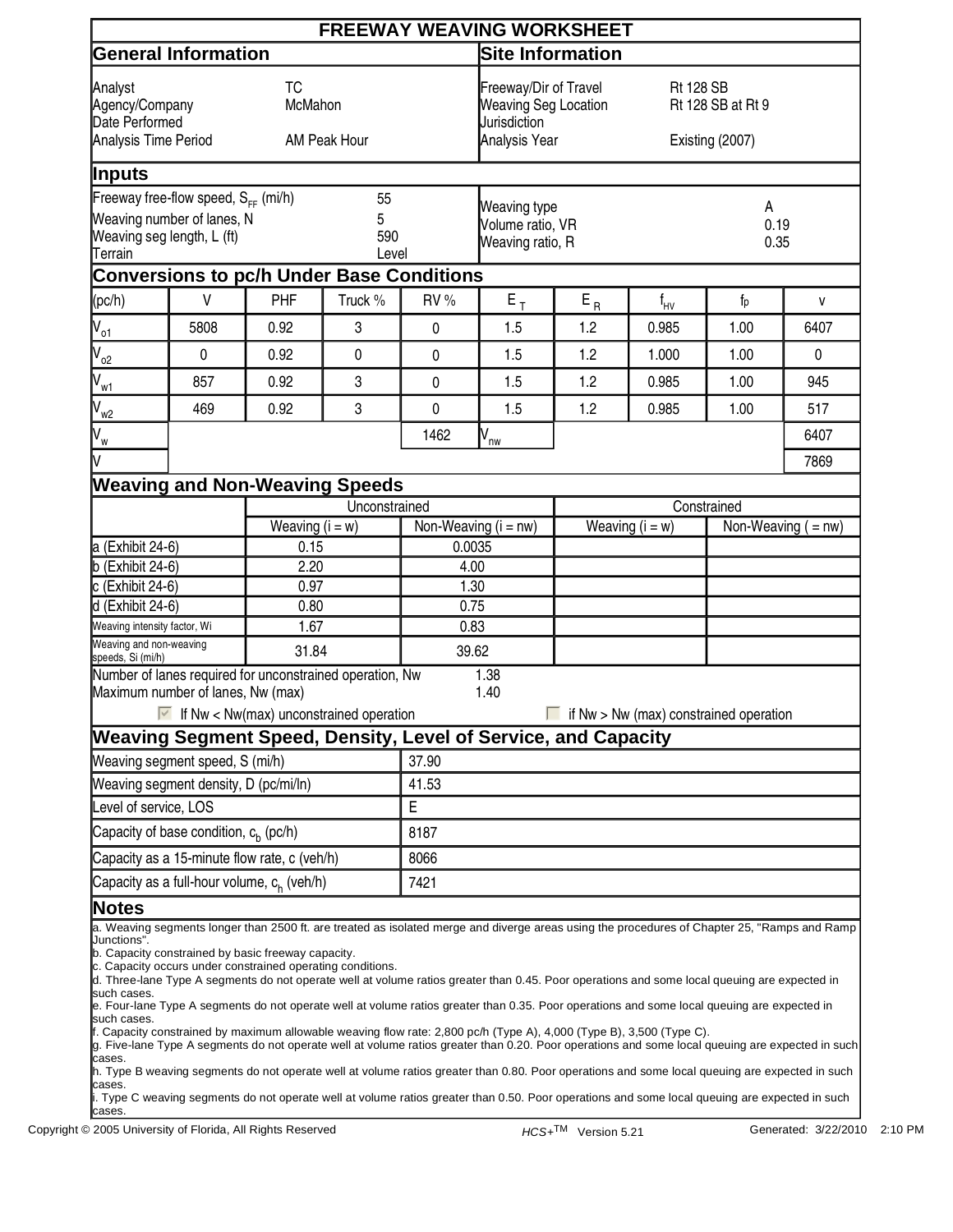|                                                                                                                                                   |                                                                                                                                                                                                                                                                                                                                                                                                                                                                                                                                                                                                                                                                                                                                                                                                                                                                                                                                                                                                                                                                                                                                                |                   |                                                                                       |                                                      | <b>FREEWAY WEAVING WORKSHEET</b>                        |                             |          |                                        |                                         |  |  |
|---------------------------------------------------------------------------------------------------------------------------------------------------|------------------------------------------------------------------------------------------------------------------------------------------------------------------------------------------------------------------------------------------------------------------------------------------------------------------------------------------------------------------------------------------------------------------------------------------------------------------------------------------------------------------------------------------------------------------------------------------------------------------------------------------------------------------------------------------------------------------------------------------------------------------------------------------------------------------------------------------------------------------------------------------------------------------------------------------------------------------------------------------------------------------------------------------------------------------------------------------------------------------------------------------------|-------------------|---------------------------------------------------------------------------------------|------------------------------------------------------|---------------------------------------------------------|-----------------------------|----------|----------------------------------------|-----------------------------------------|--|--|
|                                                                                                                                                   | <b>General Information</b>                                                                                                                                                                                                                                                                                                                                                                                                                                                                                                                                                                                                                                                                                                                                                                                                                                                                                                                                                                                                                                                                                                                     |                   |                                                                                       |                                                      | <b>Site Information</b>                                 |                             |          |                                        |                                         |  |  |
| <b>TC</b><br>Analyst<br>McMahon<br>Agency/Company<br>Date Performed<br>Analysis Time Period<br><b>PM Peak Hour</b>                                |                                                                                                                                                                                                                                                                                                                                                                                                                                                                                                                                                                                                                                                                                                                                                                                                                                                                                                                                                                                                                                                                                                                                                |                   | Freeway/Dir of Travel<br><b>Weaving Seg Location</b><br>Jurisdiction<br>Analysis Year |                                                      | <b>Rt 128 NB</b><br>Rt 128 NB @ Rt 9<br>Existing (2007) |                             |          |                                        |                                         |  |  |
| Inputs                                                                                                                                            |                                                                                                                                                                                                                                                                                                                                                                                                                                                                                                                                                                                                                                                                                                                                                                                                                                                                                                                                                                                                                                                                                                                                                |                   |                                                                                       |                                                      |                                                         |                             |          |                                        |                                         |  |  |
| Freeway free-flow speed, $S_{FF}$ (mi/h)<br>55<br>Weaving number of lanes, N<br>4<br>Weaving seg length, L (ft)<br>490<br><b>Terrain</b><br>Level |                                                                                                                                                                                                                                                                                                                                                                                                                                                                                                                                                                                                                                                                                                                                                                                                                                                                                                                                                                                                                                                                                                                                                |                   |                                                                                       | Weaving type<br>Volume ratio, VR<br>Weaving ratio, R |                                                         | A<br>0.17<br>0.48           |          |                                        |                                         |  |  |
|                                                                                                                                                   | <b>Conversions to pc/h Under Base Conditions</b>                                                                                                                                                                                                                                                                                                                                                                                                                                                                                                                                                                                                                                                                                                                                                                                                                                                                                                                                                                                                                                                                                               |                   |                                                                                       |                                                      |                                                         |                             |          |                                        |                                         |  |  |
| (pc/h)                                                                                                                                            | $\vee$                                                                                                                                                                                                                                                                                                                                                                                                                                                                                                                                                                                                                                                                                                                                                                                                                                                                                                                                                                                                                                                                                                                                         | PHF               | Truck %                                                                               | RV %                                                 | $\mathsf{E}_{\, \mathsf{T}}$                            | $\mathsf{E}_{\,\mathsf{R}}$ | $f_{HV}$ | $f_p$                                  | V                                       |  |  |
| $V_{\circ 1}$                                                                                                                                     | 6800                                                                                                                                                                                                                                                                                                                                                                                                                                                                                                                                                                                                                                                                                                                                                                                                                                                                                                                                                                                                                                                                                                                                           | 0.92              | 3                                                                                     | $\pmb{0}$                                            | 1.5                                                     | 1.2                         | 0.985    | 1.00                                   | 7502                                    |  |  |
| $\int_{02}$                                                                                                                                       | $\pmb{0}$                                                                                                                                                                                                                                                                                                                                                                                                                                                                                                                                                                                                                                                                                                                                                                                                                                                                                                                                                                                                                                                                                                                                      | 0.92              | 3                                                                                     | $\mathbf 0$                                          | 1.5                                                     | 1.2                         | 0.985    | 1.00                                   | 0                                       |  |  |
| $\int_{W_1}$                                                                                                                                      | 661                                                                                                                                                                                                                                                                                                                                                                                                                                                                                                                                                                                                                                                                                                                                                                                                                                                                                                                                                                                                                                                                                                                                            | 0.92              | 3                                                                                     | $\mathbf 0$                                          | 1.5                                                     | 1.2                         | 0.985    | 1.00                                   | 729                                     |  |  |
| $V_{w2}$                                                                                                                                          | 706                                                                                                                                                                                                                                                                                                                                                                                                                                                                                                                                                                                                                                                                                                                                                                                                                                                                                                                                                                                                                                                                                                                                            | 0.92              | 3                                                                                     | $\pmb{0}$                                            | 1.5                                                     | 1.2                         | 0.985    | 1.00                                   | 778                                     |  |  |
| $V_{\text{w}}$                                                                                                                                    |                                                                                                                                                                                                                                                                                                                                                                                                                                                                                                                                                                                                                                                                                                                                                                                                                                                                                                                                                                                                                                                                                                                                                |                   |                                                                                       | 1507                                                 | $V_{nw}$                                                |                             |          |                                        | 7502                                    |  |  |
|                                                                                                                                                   |                                                                                                                                                                                                                                                                                                                                                                                                                                                                                                                                                                                                                                                                                                                                                                                                                                                                                                                                                                                                                                                                                                                                                |                   |                                                                                       |                                                      |                                                         |                             |          |                                        | 9009                                    |  |  |
|                                                                                                                                                   | <b>Weaving and Non-Weaving Speeds</b>                                                                                                                                                                                                                                                                                                                                                                                                                                                                                                                                                                                                                                                                                                                                                                                                                                                                                                                                                                                                                                                                                                          |                   |                                                                                       |                                                      |                                                         |                             |          |                                        |                                         |  |  |
|                                                                                                                                                   |                                                                                                                                                                                                                                                                                                                                                                                                                                                                                                                                                                                                                                                                                                                                                                                                                                                                                                                                                                                                                                                                                                                                                |                   | Unconstrained                                                                         |                                                      |                                                         | Constrained                 |          |                                        |                                         |  |  |
|                                                                                                                                                   |                                                                                                                                                                                                                                                                                                                                                                                                                                                                                                                                                                                                                                                                                                                                                                                                                                                                                                                                                                                                                                                                                                                                                | Weaving $(i = w)$ |                                                                                       | Non-Weaving $(i = nw)$                               |                                                         | Weaving $(i = w)$           |          |                                        | $\overline{\text{Non-Weaving}}$ ( = nw) |  |  |
| a (Exhibit 24-6)                                                                                                                                  |                                                                                                                                                                                                                                                                                                                                                                                                                                                                                                                                                                                                                                                                                                                                                                                                                                                                                                                                                                                                                                                                                                                                                | 0.15              |                                                                                       | 0.0035                                               |                                                         |                             |          |                                        |                                         |  |  |
| $b$ (Exhibit 24-6)<br>$c$ (Exhibit 24-6)                                                                                                          |                                                                                                                                                                                                                                                                                                                                                                                                                                                                                                                                                                                                                                                                                                                                                                                                                                                                                                                                                                                                                                                                                                                                                | 2.20              |                                                                                       | 4.00<br>1.30                                         |                                                         |                             |          |                                        |                                         |  |  |
| $\overline{d}$ (Exhibit 24-6)                                                                                                                     |                                                                                                                                                                                                                                                                                                                                                                                                                                                                                                                                                                                                                                                                                                                                                                                                                                                                                                                                                                                                                                                                                                                                                | 0.97<br>0.80      |                                                                                       | 0.75                                                 |                                                         |                             |          |                                        |                                         |  |  |
| Weaving intensity factor, Wi                                                                                                                      |                                                                                                                                                                                                                                                                                                                                                                                                                                                                                                                                                                                                                                                                                                                                                                                                                                                                                                                                                                                                                                                                                                                                                | 2.65              |                                                                                       | 1.42                                                 |                                                         |                             |          |                                        |                                         |  |  |
| Weaving and non-weaving<br>speeds, Si (mi/h)                                                                                                      |                                                                                                                                                                                                                                                                                                                                                                                                                                                                                                                                                                                                                                                                                                                                                                                                                                                                                                                                                                                                                                                                                                                                                | 27.32             |                                                                                       | 33.56                                                |                                                         |                             |          |                                        |                                         |  |  |
|                                                                                                                                                   | Number of lanes required for unconstrained operation, Nw<br>Maximum number of lanes, Nw (max)<br>If Nw < Nw(max) unconstrained operation                                                                                                                                                                                                                                                                                                                                                                                                                                                                                                                                                                                                                                                                                                                                                                                                                                                                                                                                                                                                       |                   |                                                                                       |                                                      | 1.07<br>1.40                                            |                             |          | if Nw > Nw (max) constrained operation |                                         |  |  |
|                                                                                                                                                   | Weaving Segment Speed, Density, Level of Service, and Capacity                                                                                                                                                                                                                                                                                                                                                                                                                                                                                                                                                                                                                                                                                                                                                                                                                                                                                                                                                                                                                                                                                 |                   |                                                                                       |                                                      |                                                         |                             |          |                                        |                                         |  |  |
|                                                                                                                                                   | Weaving segment speed, S (mi/h)                                                                                                                                                                                                                                                                                                                                                                                                                                                                                                                                                                                                                                                                                                                                                                                                                                                                                                                                                                                                                                                                                                                |                   |                                                                                       | 32.33                                                |                                                         |                             |          |                                        |                                         |  |  |
|                                                                                                                                                   | Weaving segment density, D (pc/mi/ln)                                                                                                                                                                                                                                                                                                                                                                                                                                                                                                                                                                                                                                                                                                                                                                                                                                                                                                                                                                                                                                                                                                          |                   |                                                                                       | 69.67                                                |                                                         |                             |          |                                        |                                         |  |  |
| Level of service, LOS                                                                                                                             |                                                                                                                                                                                                                                                                                                                                                                                                                                                                                                                                                                                                                                                                                                                                                                                                                                                                                                                                                                                                                                                                                                                                                |                   |                                                                                       | F                                                    |                                                         |                             |          |                                        |                                         |  |  |
|                                                                                                                                                   | Capacity of base condition, $c_h$ (pc/h)                                                                                                                                                                                                                                                                                                                                                                                                                                                                                                                                                                                                                                                                                                                                                                                                                                                                                                                                                                                                                                                                                                       |                   |                                                                                       | 6382                                                 |                                                         |                             |          |                                        |                                         |  |  |
|                                                                                                                                                   | Capacity as a 15-minute flow rate, c (veh/h)                                                                                                                                                                                                                                                                                                                                                                                                                                                                                                                                                                                                                                                                                                                                                                                                                                                                                                                                                                                                                                                                                                   |                   |                                                                                       | 6288                                                 |                                                         |                             |          |                                        |                                         |  |  |
|                                                                                                                                                   | Capacity as a full-hour volume, c <sub>h</sub> (veh/h)                                                                                                                                                                                                                                                                                                                                                                                                                                                                                                                                                                                                                                                                                                                                                                                                                                                                                                                                                                                                                                                                                         |                   |                                                                                       | 5785                                                 |                                                         |                             |          |                                        |                                         |  |  |
| <b>Notes</b>                                                                                                                                      |                                                                                                                                                                                                                                                                                                                                                                                                                                                                                                                                                                                                                                                                                                                                                                                                                                                                                                                                                                                                                                                                                                                                                |                   |                                                                                       |                                                      |                                                         |                             |          |                                        |                                         |  |  |
| Junctions".<br>such cases.<br>such cases.<br>cases.<br>cases.                                                                                     | a. Weaving segments longer than 2500 ft. are treated as isolated merge and diverge areas using the procedures of Chapter 25, "Ramps and Ramp<br>b. Capacity constrained by basic freeway capacity.<br>c. Capacity occurs under constrained operating conditions.<br>d. Three-lane Type A segments do not operate well at volume ratios greater than 0.45. Poor operations and some local queuing are expected in<br>e. Four-lane Type A segments do not operate well at volume ratios greater than 0.35. Poor operations and some local queuing are expected in<br>f. Capacity constrained by maximum allowable weaving flow rate: 2,800 pc/h (Type A), 4,000 (Type B), 3,500 (Type C).<br>g. Five-lane Type A segments do not operate well at volume ratios greater than 0.20. Poor operations and some local queuing are expected in such<br>h. Type B weaving segments do not operate well at volume ratios greater than 0.80. Poor operations and some local queuing are expected in such<br>. Type C weaving segments do not operate well at volume ratios greater than 0.50. Poor operations and some local queuing are expected in such |                   |                                                                                       |                                                      |                                                         |                             |          |                                        |                                         |  |  |
| cases.                                                                                                                                            |                                                                                                                                                                                                                                                                                                                                                                                                                                                                                                                                                                                                                                                                                                                                                                                                                                                                                                                                                                                                                                                                                                                                                |                   |                                                                                       |                                                      |                                                         |                             |          |                                        |                                         |  |  |